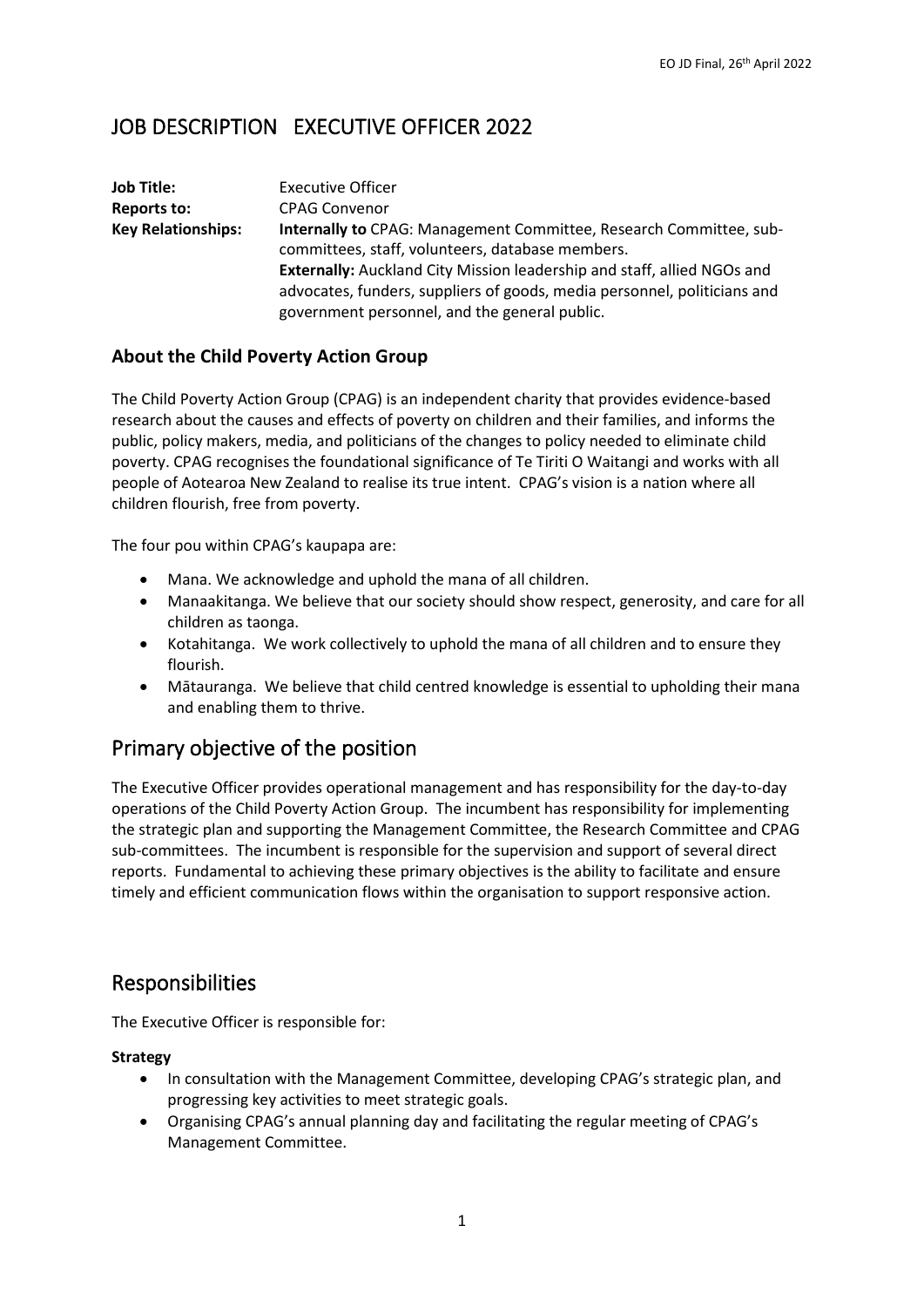• Ensuring CPAG operates effectively and efficiently by monitoring and updating policies and procedures relevant to NGOs and to child poverty reduction.

#### **Communications**

- Ensuring the quality of all CPAG material for professional presentation, disclaimers, and brand protection.
- Liaising with the Research Committee and working with the Communications and Media Advisor to produce press releases and social media content.
- Ensuring CPAG's website is up-to-date and furthering its development.
- Maintaining appropriate contact lists, including members, supporters, donors, and media and journalists.
- Supervising formal communication with CPAG's stakeholders, especially donors, through annual reports, quarterly updates, staff pānui, and regular newsletters.

#### **Campaigns, Collaborations and Events**

- Project-managing campaigns and leading CPAG's operational involvement in collaborations. In consultation with the Management and Research Committees, facilitating the involvement of research experts and associates.
- Maintaining oversight and ensuring the effective organisation of CPAG events (including the AGM, Post-Budget Breakfast, Summit, and publication launches)

#### **Representation**

- Being fully versed with CPAG's research and policy positions to attend and report on events on behalf of CPAG including meetings and conferences relevant to child poverty reduction.
- Liaising with government offices and representing CPAG in government consultations as required.
- Presenting on behalf of CPAG where appropriate.

#### **Coordination and Facilitation**

- Facilitating CPAG Management Committee and sub-committee meetings, including ensuring the drafting and timely circulation of agendas and minutes.
- Ensuring the Management Committee is kept up-to-date with operational developments.
- Attending the Research Committee meetings and liaising with the Research Committee to support CPAG experts undertaking research and producing reports.
- Facilitating opportunities for CPAG research experts to develop written and oral submissions, and letters to politicians and key stakeholders, on bills and policies relevant to CPAG's goals.

#### **Fundraising**

- Continuing to develop and progress the fundraising strategy in consultation with the fundraising sub-committee.
- Overseeing all aspects of contribution management and major donor engagement.
- Identifying new funding opportunities, including with major donors, and grow CPAG's supporter base, membership, and donations in general.

#### **Administration and Finance**

- Working with CPAG's Treasurer and Accounts Assistant to produce and maintain annual operating budgets.
- Overseeing CPAG's information technology systems to achieve organisational efficiency
- Ensuring systems are in place to keep accurate data, in line with privacy legislation, and to enable tax receipting for donations.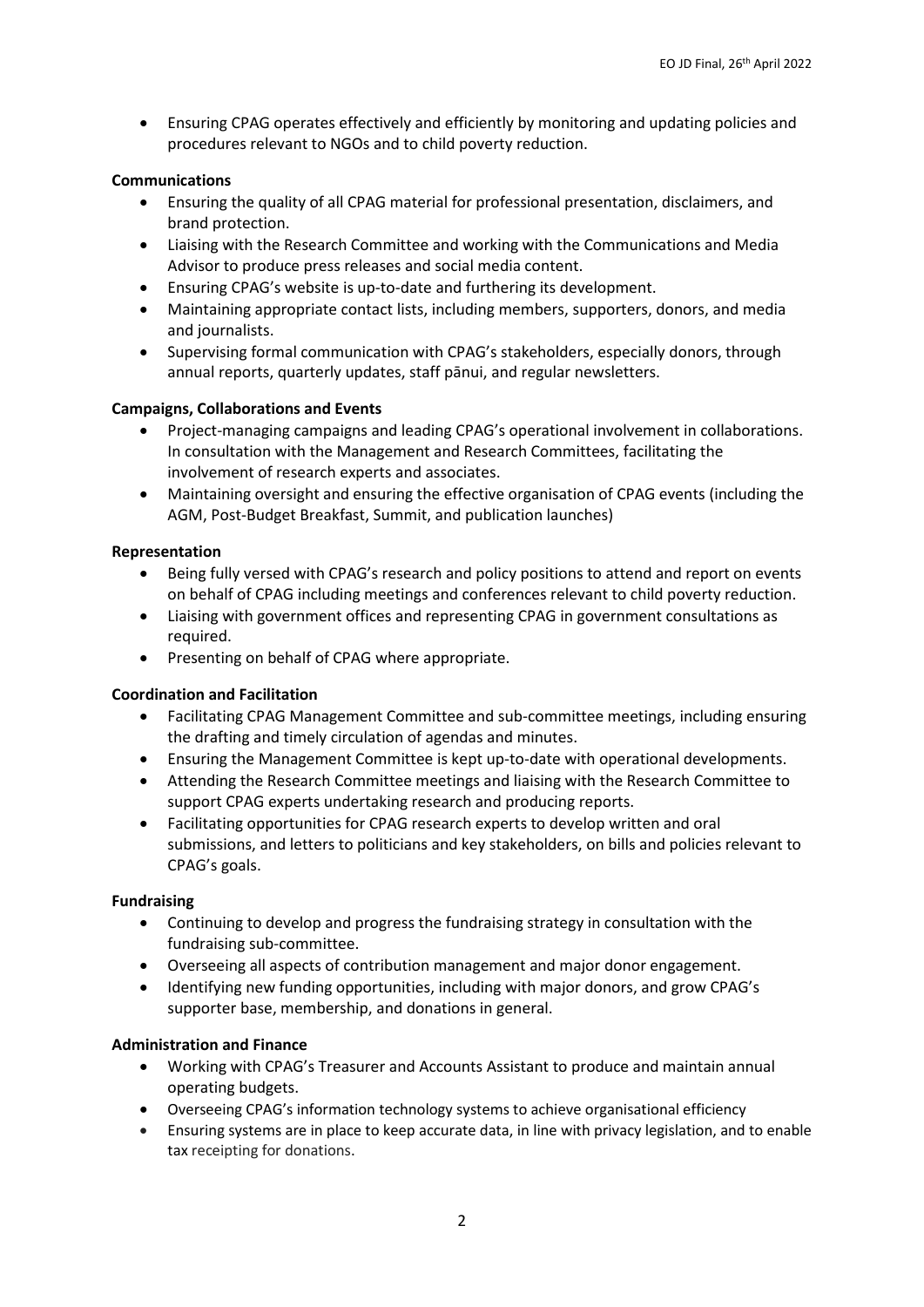- In conjunction with the Treasurer and Accounts Assistant, accountability for ensuring accurate financial records for annual accounts, audits, and compliance.
- Ensuring public enquiries are responded to efficiently and effectively.

#### **Leadership and Human Resources**

- Operational leadership of the Child Poverty Action Group and providing effective management and support to staff.
- Supporting the Human Resources sub-committee to maintain oversight of staffing, recruitment, and conducting performance-related interventions and conversations.

#### **Supporter and Volunteer Management**

- Liaising with and directing the tasks of the Senior Engagement Advisor
- Liaising with, supporting, and maintaining good relationships with CPAG's regional networks.
- Liaising with community groups to support events and initiatives in aid of CPAG and or/reducing child poverty.
- Encouraging and developing the engagement of younger people (18-40) within CPAG
- Managing CPAG's general volunteers, by recruiting, screening, and supervising their contributions.

#### **Other**

• Undertaking other duties that are broadly in line with the above responsibilities that may be delegated by the Management Committee Convenor and the Research Committee Chair.

#### **Minimum Requirements**

- A university degree in social sciences or any field relevant to the above responsibilities and/or to the work of CPAG.
- A minimum of five years progressively responsible and relevant work experience.
- Experience working with the not-for-profit sector and an understanding of pro bono work is desirable.
- A strong commitment to eliminating child poverty in New Zealand, compatible with CPAG's mission.
- An understanding of, and commitment to, honouring Te Tiriti o Waitangi

#### **Skills, Abilities and Competencies**

- A high degree of personal integrity.
- A highly organised and strategic self-starter with the ability to prioritise, problem-solve and plan effectively.
- The ability to establish and maintain strong positive relationships with staff, research experts, volunteers, associates, and stakeholders.
- A clear communicator who can articulate ideas and plans clearly and succinctly.
- The ability to provide and facilitate efficient and effective communication flows within the organisation.
- A high level of literacy, comprehension, and competence.
- A supportive leader who acts with kindness and understanding and promotes equality and diversity.
- A strong practice of self-reflection.

#### **Key Accountabilities and Responsibilities**

• The strategic plan is implemented, and strategic goals are reasonably met.